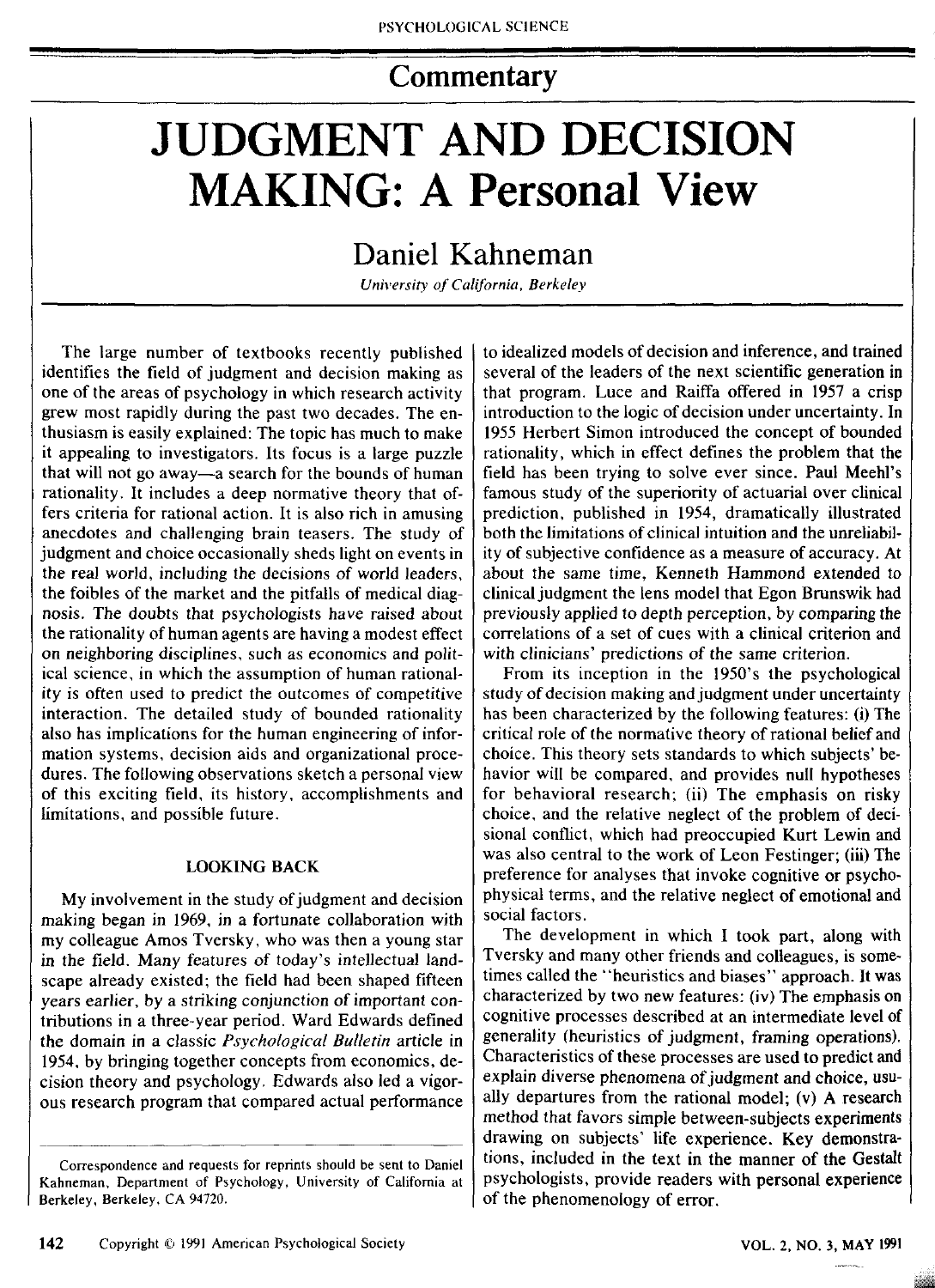#### **HEURISTICS AND BIASES**

Two decades of research on heuristic and biases by many investigators have yielded a substantial list of explanatory processes or mechanisms, and a longer list of empirical generalizations or "effects." The more useful explanatory notions have been linked to multiple effects. An example is the representativeness heuristic, which has been used both to explain beliefs about chance and sampling and to account for predictions of the behavior of individual persons. Another example is loss aversion, the asymmetry in the valuation of losses and gains, which has been used to explain both the extreme reluctance to accept fair bets on even chances and the general bias in favor of the status quo. Other effects, such as hindsight, overconfidence, optimistic bias, and escalation of commitment (the sunk-cost effect), probably reflect the operation of multiple mechanisms. And in some cases the distinction between effect and process is moot. An example is the concept of compatibility, which is used, in the domain of judgment and choice as well as in the domain of stimulus-response relations, both to summarize and to explain results (Tversky, Sattath and Slovic, 1988).

The research agenda has been shaped jointly by predictions from analyses of heuristics and by the idealized models of rational performance that define standards for the measurement of biases. In studies of judgment, intuitive assessments have been compared to standards of Bayesian inference, sampling statistics, and regression analysis. In the domain of choice, standards are usually derived from expected utility theory. The scope of the field has expanded in recent years by applying to new domains the general strategy of testing null hypotheses derived from a normative model. Such developments are in progress in the context of riskless choice (Tversky. Sattath and Slovic. 1988; Kahneman, Knetsch and Thaler, 1991), choices about delayed or extended outcomes (Loewenstein and Prelec, 1991; Varey and Kahneman, 1991), behavioral game theory (Camerer, 1990) and negotiations (Neale and Bazerman, 1991).

Progress in the study of heuristics and biases has been made not only in breadth, by the identification and demonstration of new effects, but also in depth, by increasing the precision with which concepts are used. An early example of such progress was a distinction that Ajzen (1977) drew between two types of base rate information. Statistical base rates, which merely characterize the population from which a case is sampled, are relatively neglected in judgments and predictions about individual cases. In contrast, causal base rates strongly affect predictions: the proportion of students passing an exam reflects its difficulty, and this information will be used to predict whether a particular student passed it. Another example of progress by differentiation is the distinction between off-line judgments, which depend on retrieval from memory and are therefore susceptible to availability biases, and on-line judgments which are modified in real time as the information is received (Hastie and Park, 1986). Kunda and Nisbett (1986) showed that people are most likely to use statistical reasoning in thinking about chance events, rather less prone to apply the same ideas to repetitive events such as competitive sports, and least likely to do so in making predictions about personal traits of individuals. A noteworthy aspect of these studies is that they are characteristic of a cumulative discipline, where useful early ideas are preserved, even as they are qualified and improved. An influential contribution to this "third generation" research approach is the concept of contingent weighting that Tversky has applied to a broad class of preference reversal effects, where different ways of eliciting a ranking of alternatives (for example, choice versus pricing) yield systematically different preference orders.

A common complaint against the field is that it lacks theory, but in my opinion such complaints exaggerate the difference between theories and less orderly collections of facts and concepts. I take the distinctive feature of theory to be a commitment to completeness (within reason) and a consequent commitment to critical testing, in a specified *domain of refutation,* which is often quite narrow. For example, the domain of refutation for a theory of choice that Tversky and I proposed was restricted to gambles with at most three outcomes and stated numerical probabilities; some important hypotheses were further restricted to gambles with monetary outcomes. Prospect theory does well in empirical competition against similarly restricted theories (Camerer, 1989), but the success must be seen in perspective: A successful theory of three-outcome monetary gambles with stated probabilities would be quite useless except for the light that it may shed on *other* situations. When applied outside its domain, however, prospect theory becomes a collection of processes and empirical generalizations: rules of framing, the certainty effect, loss aversion and others. We should distinguish between the context of refutation and the context of use: A theory can only be refuted in its specified domain, but it is likely to be most useful outside it. In this light, too much is made of the special virtues of theory.

#### TOO MANY BIASES?

A salient characteristic of current research in judgment and decision nnaking is its emphasis on anomalies that violate normative standards of belief or choice. A common strategy is to identify a factor that should *not* affect judgment or decision, then design an experiment in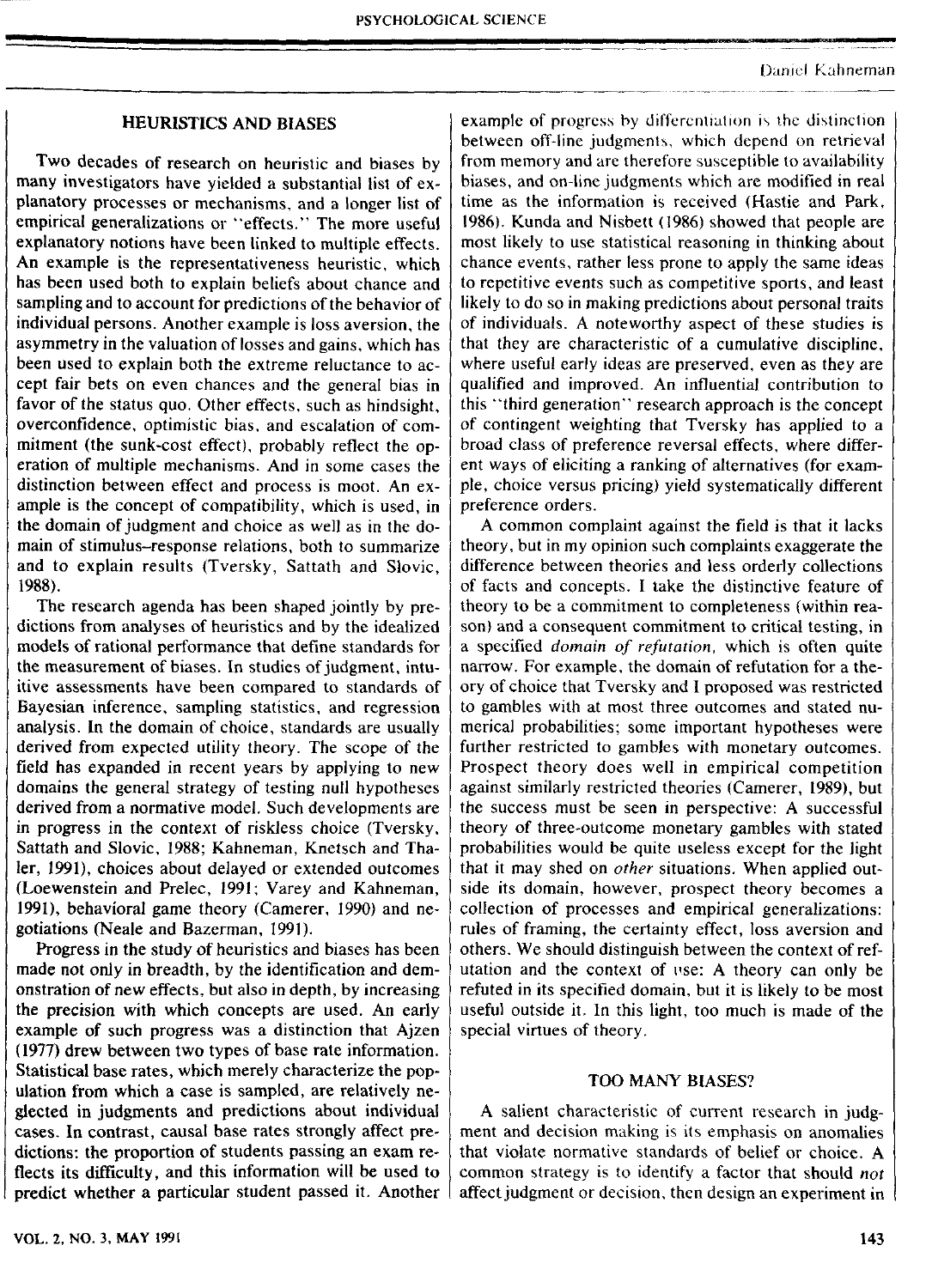#### Judgment and Decision Making

which it does. Thus, an uninformative message can produce anchoring; subjects exposed to different anchors will make different estimates of, say, the population of Turkey or the likely selling price of a house. Similarly, the framing of outcome statistics in terms of mortality or survival can affect the attractiveness of medical treatments: 10% mortality is more frightening than 90% survival. In these cases and in many others, subjects are influenced by a factor that they would wish to ignore, or in some way fail to meet a standard that, upon reflection, they would accept.

There is no denying that errors of judgment and choice are often quite interesting. However, the focus on error in current research is not due to this fact, but to two standard features of psychological methodology. The first is that the determinants of normal performance are commonly studied by inducing failures: Memory is understood by investigating forgetting, and visual illusions contribute to the understanding of visual constancies. In the present context, the heuristics of judgment and choice are identified by the biases they tend to produce. The second reason for the emphasis on errors is that the proximal objective of most psychological research is the rejection of a plausible or otherwise respectable null hypothesis. We study errors because the logic of belief and choice is a rich source of null hypotheses, and because the prestige of the rational model makes these null hypotheses sufficiently interesting to deserve refutation.

The extensive literature on base rate neglect suggests that the urge to refute is stronger than any urge to find fault in human nature. An early paper on the psychology of prediction suggested that information about the base rates of outcomes has little or no weight when individuating information about the case at hand is available. This claim provided subsequent investigators with an attractively implausible null hypothesis: that subjects are *completely* oblivious to a factor that the normative theory designates as relevant. Twenty years and dozens of studies later, articles rejecting this hypothesis are still appearing. The null hypotheses derived from rules of rationality have not been attacked with greater zest.

The refutationist spirit of psychology is hardly an unmixed blessing. Its most dubious manifestation is that our professional standards assign greater originality to a study that claims the total destruction of an earlier position than to one that only restricts or modifies an existing idea and thereby improves it. This perverse incentive system spawns caricatures of refutation—studies that refute caricatures of competing positions. A unique advantage of the field of judgment and decision making is that *it* offers the luxury of refutation without the costs of destructive controversy. The normative ideas that define most of the null hypotheses that we test are not destroyed by the rejection of these hypotheses; their normative status is immune to psychological observations. I attribute the rapid and cumulative progress of the field in the past two decades at least in part to the coincidence that directs our refutationist tendencies to the discovery of new phenomena. It is ironic that the cumulative advance of research may also benefit from the scarce supply of powerful and explicit behavioral theories in the field, and of the null hypotheses that such theories imply.

I have attributed the emphasis on errors and biases to the method of psychological research, rather than to a generally negative view of human nature. Even if this interpretation is accepted, a critical question can still be asked: Has recent research on judgment and choice drawn a caricature of its subject and unjustly denigrated human reason? There are several stock arguments to that effect, and stock answers to each: (i) A philosophical critique is that it is improper to describe people as making systematic errors, either because shared intuitions are the sole criterion of rationality, or because the normative theory is itself controversial. This criticism appears to have little substance, because the psychological analysis of observed effects does not depend on labelling them as errors, and because it is often easy to show that people not only violate abstract rules, but that they behave in ways that do not achieve their own goals and do not meet their own standards; (ii) From economists we often hear the comment that our subjects are not paid enough to induce them to think correctly. However, incentives only eliminate careless errors, not the more severe cognitive illusions (Arkes, 1991). The limited effects of high stakes and of social accountability in inducing rationality are also demonstrated, unfortunately, by many decisions about which we read in newspapers; (iii) Another critique is that the deficiencies of human reasoning and choice could be corrected by learning. This is undoubtedly true in some cases, but it is surely of interest to note that at the time of testing the subjects have not *yet* learned to make regressive predictions or to ignore sunk costs, even if they could perhaps be trained to do so in a particular context. Furthermore there is much evidence that experts are not immune to the cognitive illusions that affect other people; (iv) Finally, it is sometimes said that the demonstrated biases of judgment and choice are laboratory curiosities, but the implied general claim that cognitive illusions vanish in the real world is simply false. The persistence of biases in the judgments and decisions of people in their natural environment has been richly documented (Giiovich, I99I).

#### LOOKING FORWARD

Much of what we know about risky choice has been learned by examining how people choose between simple gambles with stated probabilities. This simple experi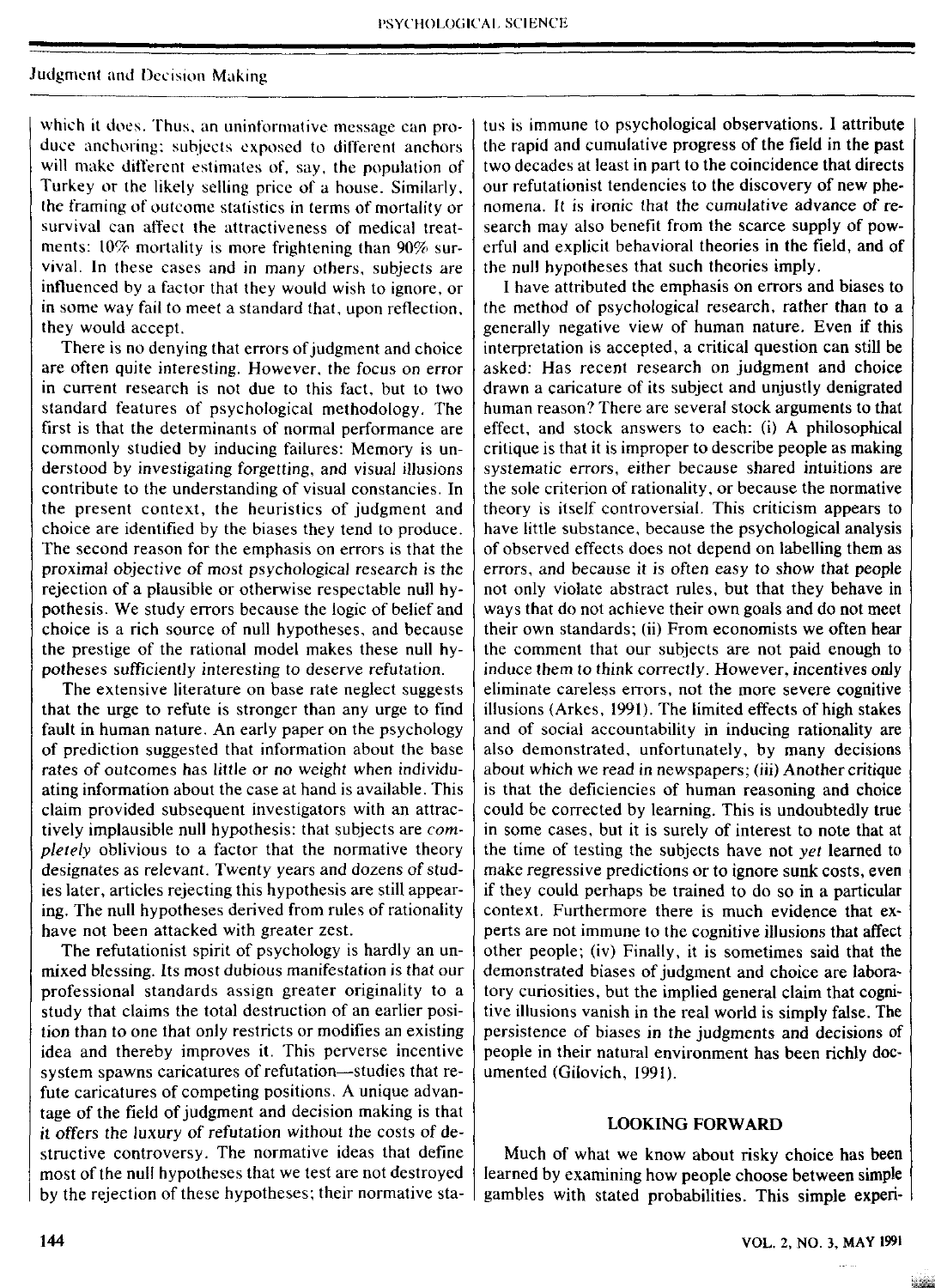mental paradigm captures an essential aspect of many decisions: Breaking up with a companion, accepting a job, even buying a house—all are aptly construed as gambles because the consequences of these actions and of their alternatives are uncertain. However, other potentially important features of real-world decisions are not represented: There is more scope for hindsight and regret when choices depend on guesses about a complex situation than in a game of chance; many choices are made sequentially, rather than in isolation; important choices often represent a commitment to a prolonged game of skill rather than to a one-shot roll of the dice; significant decisions are made in a social and emotional context, rather than in experimental anonymity. Studies of these variables require more complex designs than we have used in the past, but the difficulties appear tractable and the effort is essential. In the spirit of what I have called "third-generation" research, an early objective might be to investigate the robustness of the findings obtained in the simpler situation. We should expect to be surprised by many of the results.

It is to be expected that future research will be less exclusively concerned with cognitive factors in judgment and choice. A striking indication of the current bias is that the field treats irrationality as a failure of reasoning; the debate on human rationality focuses on such topics as the Allais paradox or overconfidence in judgment, rather than on impulsive or self-destructive behavior. We are therefore ill-equipped to understand the actions of a national leader caught in a contest of will, the contraceptive choices of a teenager, or indeed the behavior of a compulsive gambler. Current textbook coverage implicitly suggests that the analysis of such problems belongs to other areas of psychology, but this could change.

The cognitive interpretation of judgmental biases was in part a reaction to earlier treatments that viewed beliefs as motivated, but the reaction went too far. Thus, the most important judgmental bias may well be the unreasonable optimism with which most people approach their future and the consequences of their actions (Taylor and Brown, 1988). Although cognitive factors contribute to this bias (Kahneman and Lovallo, 1991), a satisfactory account of wishful beliefs will surely involve emotional and motivational factors. It makes little sense for the boundary of the field to pass through the middle of this problem.

The segregation of cognitive and psychophysical from emotional and social factors in the study of choice is in large part an accident of research traditions. However, the paradigm of contrasting behavior to a rational model is readily extended to the study of questionable emotional priorities in decisions. Examples are situations in which

people are affected, more strongly than they would wish to be, by envy, embarrassment, or the fear of regret. In this spirit, Tversky and Shafir (1991) have documented the absurdities of procrastination and other manifestations of conflict avoidance. In a different approach to the role of emotions, Kahneman and Snell (1990) have discussed the relevance of hedonic psychology to rational decisions. To take but one example, a sensible decision about a renal transplant requires not only an assessment of the odds of organ rejection, but also a prediction of future emotional adjustment to dialysis. Accurate prediction of future emotions and tastes is required for rational action, and preliminary results suggest that this prediction task can be quite difficult. As these isolated examples illustrate, the next generation of texts in judgment and decision making will probably cover a substantially expanded field.

**Acknowledgments**—Amos Tversky's comments were most helpful; the usual caveats apply. To conserve space, references easily identified in current texts are not cited.

#### REFERENCES

- Ajzen. I. (1977). Intuitive theories of events and the effects of base-rate information on prediction. *Journal of Personality and Social Psychology. 35* 303- 314.
- Arkes, H.R. (1991). The costs and benefits of judgment errors: implications for debiasing. *Psychological Butletin.* in press.
- Camerer, C.F. (1989). An experimental test of several generalized utility theories. *Journat of Risk and Uncertainty. 2.* 61-104,
- Camerer, C,F. (1990). Behavioral game theory. In R.M. Hogarth (Ed.), *Insights in decision making: a tribute to Hiiiel J. Einhorn* (pp, 311-336). Chicago: University of Chicago Press,
- Giiovich, T. (1991). *How We Know What Isn't So: The Fallibility of Human Reasoning in Everyday Life,* New York: Eree Press.
- Hastie, R.. & Park. B. (1986). The relationship between memory and judgment depends on whether the judgment is memory based or on-line. *Psychological Review. 93.* 258-268,
- Kahneman, D., Knetsch, J.L.. & Thaler, R.H. (1991). The endowment effect, joss aversion, and the status quo bias. *Journat of Economic Perspectives 5.* 193-206,
- Kahneman, D., *&* Sneli. J, (1990), Predicting utility. In R.M. Hogarth (Ed.). *Insights in decision making: a tribute to Hillei J. Einhorn* (pp. 295-310). Chicago: University of Chicago Press.
- Kahneman, D., & Lovallo, D. (1991). Bold forecasts and timid decisions: a cognitive perspective on risk taking, Forthcoming in R. Rumelt, D. Schendel & D. Teece (Eds.), *Fundamental issues in strategy.* Cambridge: Harvard University Press,
- Kunda, Z., & Nisbett, R.E, (1986). The psychometrics of everyday life. *Cognitive Psychology, 18.* 195-224.
- Loewenstein. G.. & Prelec, D. (1991). Anomalies in intertemporal choice: Evidence and an interpretation. *Quarterly Journal of Economics,* in press.
- Neaie. M.A., *&* Bazerman, M,H. (1991), *Cognition and Rationality in Negotiation.* New York: Free Press,
- Tayfor, S.E., & Brown, J,D. (1988). Illusion and well-being: a social psychological perspective on mental health. *Psychological Butletin, 103.* 193-210.
- Tversky, A., & Shafir, E. (1991). Decision under conflict: An analysis of choice aversion. Unpublished manuscript, Stanford University.
- Tversky, A., Sattath. S., *&* Slovic. P, (1988). Contingent weighting in judgment and choice. *Psyctiotogical Review. 95.* 371-384.
- Varey, C , *&* Kahneman, D. (1991), Experiences Extended Across Time: Evaluation of Moments and Episodes. Journal of Behavioral Decision Making, in press.